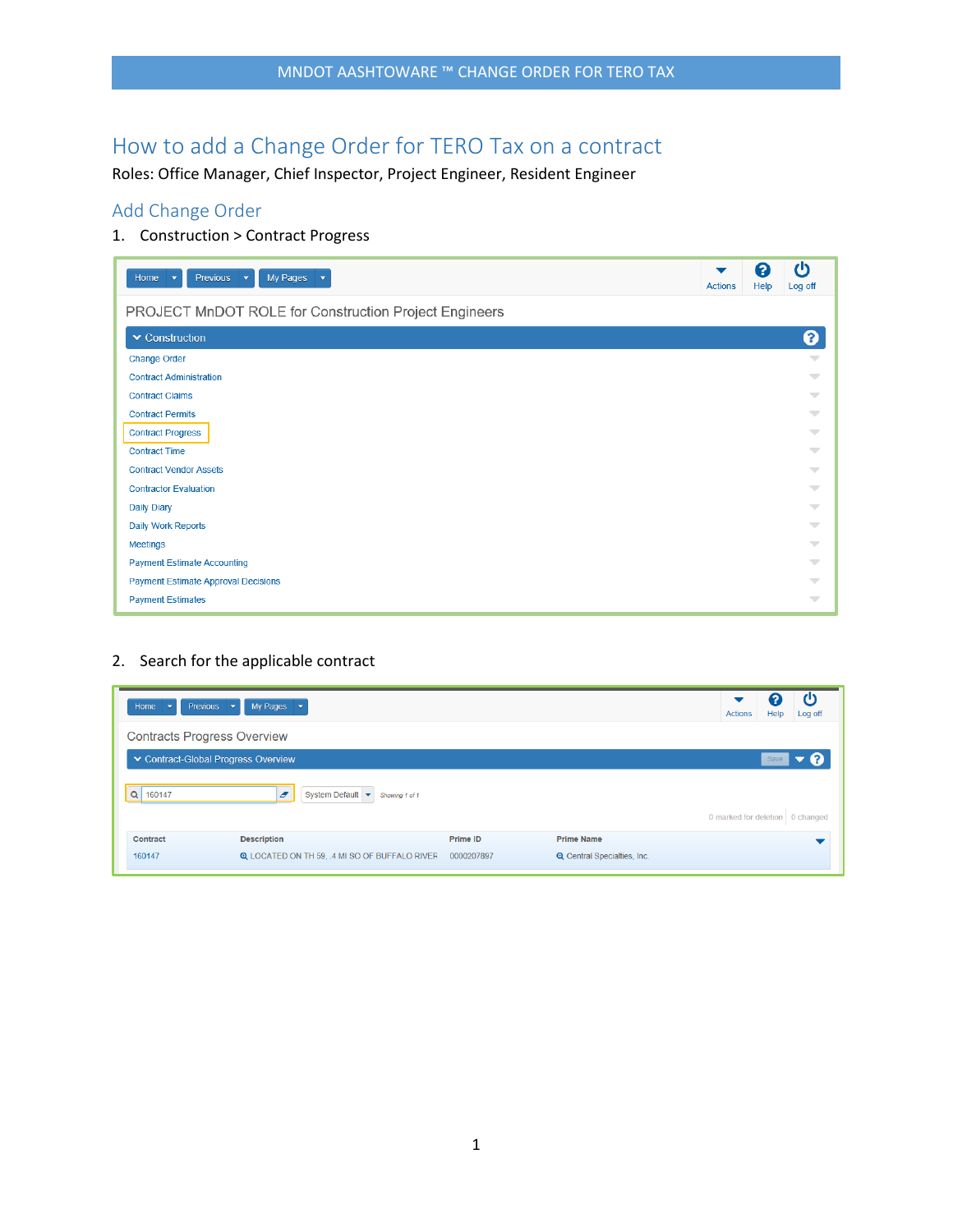### 3. Click the Change Orders tab

| <b>Previous</b><br>Home                                                                                              | My Pages                                                                                                                                                                                                    | ტ<br>7<br><b>Actions</b><br>Help<br>Log off                                                                        |  |  |  |  |
|----------------------------------------------------------------------------------------------------------------------|-------------------------------------------------------------------------------------------------------------------------------------------------------------------------------------------------------------|--------------------------------------------------------------------------------------------------------------------|--|--|--|--|
| <b>Progress Overview</b><br>Payment Estimate Exception Override  Projects<br><b>Contract-Global Progress Summary</b> | <b>Construction Stockpile</b><br><b>Contract Administration</b><br><b>Contract Documentation</b><br>Subcontracts<br>∨ Contract-Global: 160147 - LOCATED ON TH 59, .4 MI SO OF BUFFALO RIVER TO 440TH ST SE. | <b>Contract Materials and Acceptance Actions</b><br><b>Payment Estimate Approval Levels</b><br>Items<br>(?<br>Save |  |  |  |  |
| General                                                                                                              | <b>Contract ID</b>                                                                                                                                                                                          | <b>Proposal ID</b>                                                                                                 |  |  |  |  |
| <b>Financials</b>                                                                                                    | 160147                                                                                                                                                                                                      | 160147                                                                                                             |  |  |  |  |
| Daily Work Reports                                                                                                   | Description*                                                                                                                                                                                                | <b>Federal Project Number</b>                                                                                      |  |  |  |  |
| <b>Diaries</b>                                                                                                       | LOCATED ON TH 59, .4 MI SO OF BUFFALO RIVER TO 440TH ST<br>$\mathbf{\mathfrak{a}}$                                                                                                                          | 0305-34 / NHPP 0059(319)                                                                                           |  |  |  |  |
| <b>Diary Adjustments</b>                                                                                             | SE.                                                                                                                                                                                                         | <b>State Project Number</b>                                                                                        |  |  |  |  |
| <b>Payment Estimates</b>                                                                                             | <b>Prime Contractor Id</b>                                                                                                                                                                                  | 0305-34                                                                                                            |  |  |  |  |
| <b>Contractors</b>                                                                                                   | 0000207897                                                                                                                                                                                                  |                                                                                                                    |  |  |  |  |
| <b>Change Orders</b>                                                                                                 | <b>Prime Contractor Name</b>                                                                                                                                                                                | <b>Federal Oversight</b><br>$\Box$                                                                                 |  |  |  |  |
| <b>Contract Adjustments</b>                                                                                          | <b>Q</b> Central Specialties, Inc.                                                                                                                                                                          |                                                                                                                    |  |  |  |  |
| <b>Item Adjustments</b>                                                                                              | <b>Contract Status*</b>                                                                                                                                                                                     | <b>Local Oversight</b>                                                                                             |  |  |  |  |
| <b>Agency Views</b>                                                                                                  | <b>Active</b><br>٠                                                                                                                                                                                          | □                                                                                                                  |  |  |  |  |
| <b>Mix Designs</b>                                                                                                   | <b>Contract Type</b>                                                                                                                                                                                        | <b>Local Project Engineer Name</b>                                                                                 |  |  |  |  |
| Progress Schedule                                                                                                    | ROAD - ROAD CONTRACT   -                                                                                                                                                                                    | Q Begin typing to search or press Enter                                                                            |  |  |  |  |
| Weekly Report Of Time                                                                                                | <b>Spec Book</b>                                                                                                                                                                                            | <b>Consultant Project Engineer Name</b>                                                                            |  |  |  |  |
| Charges                                                                                                              | 16                                                                                                                                                                                                          | Q Begin typing to search or press Enter                                                                            |  |  |  |  |
| <b>Force Accounts</b>                                                                                                |                                                                                                                                                                                                             | <b>Project Engineer</b>                                                                                            |  |  |  |  |
| <b>Stormwater Periods</b>                                                                                            | <b>Unit System</b>                                                                                                                                                                                          | ٠                                                                                                                  |  |  |  |  |
| <b>Earth-Moving Events</b>                                                                                           | English                                                                                                                                                                                                     | <b>Local Agency Office</b>                                                                                         |  |  |  |  |
|                                                                                                                      | <b>Highway / Route</b>                                                                                                                                                                                      |                                                                                                                    |  |  |  |  |
|                                                                                                                      | $\mathbf{\Theta}$                                                                                                                                                                                           | <b>DBE Certification Status</b>                                                                                    |  |  |  |  |

#### 4. Click Add to add a Change Order

| Contract-Global Progress Summary |                                                                                        |           |  |  |  |
|----------------------------------|----------------------------------------------------------------------------------------|-----------|--|--|--|
|                                  | V Contract-Global: 160147 - LOCATED ON TH 59, 4 MI SO OF BUFFALO RIVER TO 440TH ST SE. | Save      |  |  |  |
| General                          |                                                                                        |           |  |  |  |
| Financials                       | Q<br>Advanced                                                                          |           |  |  |  |
| Daily Work Reports               | Add                                                                                    | 0 changed |  |  |  |
| <b>Diaries</b>                   | Enter search criteria above to see results (or) Show first 10                          |           |  |  |  |
| <b>Diary Adjustments</b>         |                                                                                        |           |  |  |  |
| <b>Payment Estimates</b>         |                                                                                        |           |  |  |  |
| Contractors                      |                                                                                        |           |  |  |  |
| Change Orders                    |                                                                                        |           |  |  |  |
| <b>Contract Adjustments</b>      |                                                                                        |           |  |  |  |

### 5. Enter TERO Tax in the Description box

And select the following:

- *Change Order Type:* COLevel1 Change Order Level 1
- *Reason:* Allowed by Contract Changes allowed by Specification or special provisions, including, but not limited to predetermined prices for incentives, disincentives, and material failures (Use with Change Order Level 1)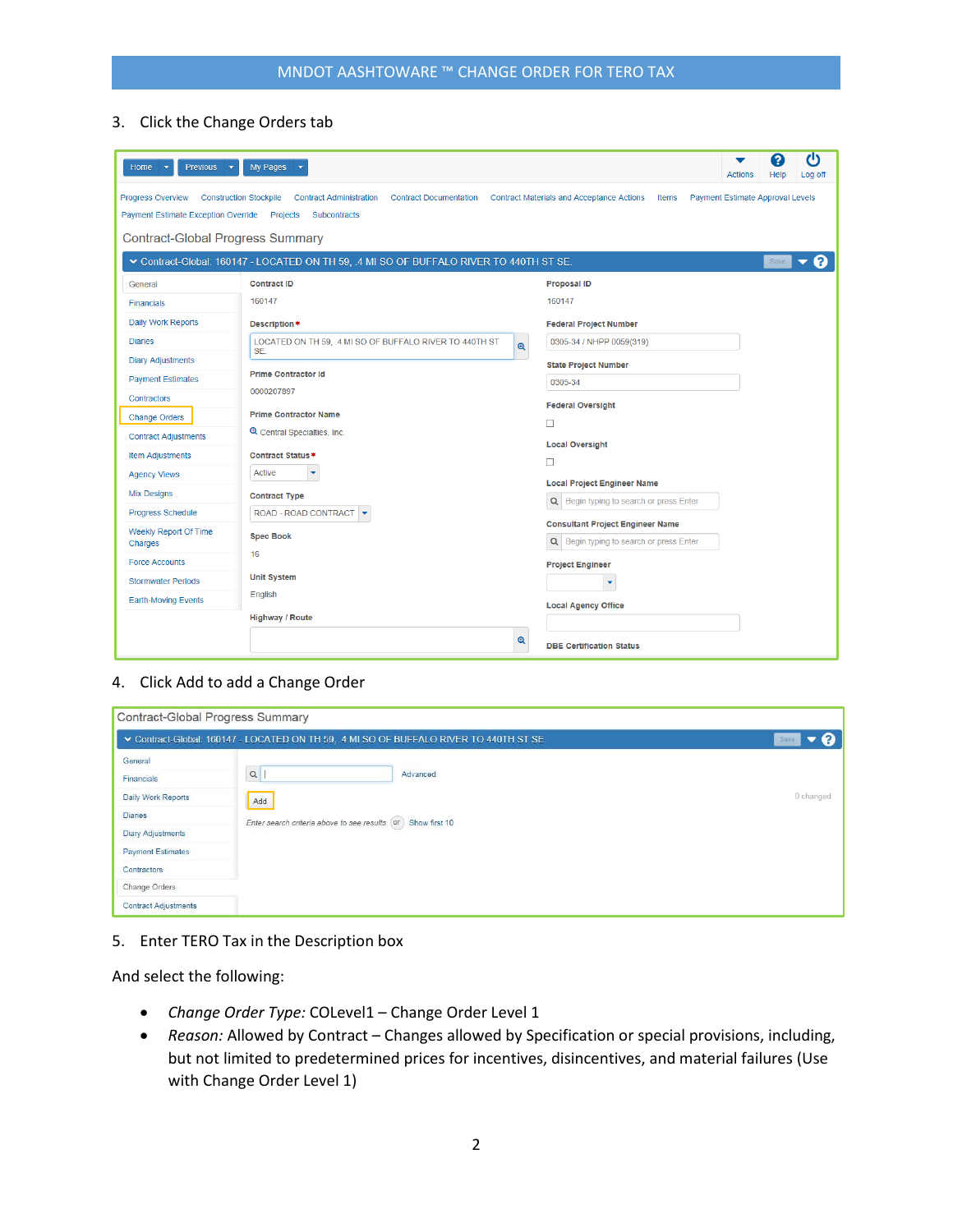### Click **SAVE**

|         | v Contract-Global: 150171 - GRADING, BITUMINOUS MILL AND OVERLAY. | Save                                 |
|---------|-------------------------------------------------------------------|--------------------------------------|
| General | <b>Change Order Date</b>                                          | <b>Explanations</b>                  |
|         | 酋<br>11/08/2017                                                   | $\mathbf 0$                          |
|         | Description*                                                      | <b>MnChangeOrder Revision Number</b> |
|         | <b>TERO Tax</b><br>$\mathbf{\Theta}$                              |                                      |
|         |                                                                   | <b>Approval Date</b>                 |
|         | MnChangeOrder Type *                                              |                                      |
|         | COLevel1 - Change Order Level 1                                   | <b>Entered By</b>                    |
|         | Author*                                                           |                                      |
|         | Q MnAd\Zutz1Lee                                                   |                                      |
|         | Zutz Lee                                                          | <b>Entered Date</b>                  |
|         | Reason*                                                           |                                      |
|         | Allowed by Contract - Changes allowed by Specifica<br>$\bullet$   | <b>Current Approval Round</b>        |

6. After Save on screen above, more tabs and fields are available. On the bottom of the General Tab, fill in Change Order Explanations:

Issue: Special Provision S-X.y requires payment of TERO Tax which will apply to Y% of the total bid amount of the Contract.

Resolution: The Department will compensate the Contractor as provided in 1402.5 based on the TERO Tax invoice and upon submittal of the MnDOT Indian Employment Tracking form.

Entitlement: Special Provision S-X.y and 1402.5

Impact: No impact.

Cost: Planned Contingency.

| ▼ Change Order Explanations |                                   |                                                       |                                                                                                                                                           |
|-----------------------------|-----------------------------------|-------------------------------------------------------|-----------------------------------------------------------------------------------------------------------------------------------------------------------|
| Order*                      | <b>Reference Explanation Name</b> | <b>Explanation Description</b>                        | <b>Supp Explanation</b>                                                                                                                                   |
|                             | $\alpha$<br>Issue                 | $\mathbf{\Theta}$ Issue:                              | ⋒<br>Λ<br>Special Provision S-X.y requires<br>$\mathbf{\Theta}$<br>$\checkmark$<br>payment of TERO Tax which will<br>annhu to 00/ of the total hid amount |
| 3                           | Q Resolution                      | <b>Q</b> Resolution:                                  | ⋒<br>The Department will compensate the<br>$\wedge$<br>$\mathbf{\Theta}$<br>Contractor as provided in 1402.5                                              |
| 5                           | $\alpha$<br>Entitlement           | <b>Q</b> Entitlement for this change is:              | 侕<br>Special Provision S-X.y and 1402.5<br>$\mathbf{\Theta}$                                                                                              |
|                             | Q Impact                          | The impact to the project or schedule is:             | 侕<br>No impact.<br>$\boldsymbol{\Theta}$                                                                                                                  |
| 9                           | Q Cost                            | <sup>4</sup> The cost of this change is justified by: | ⋒<br><b>Planned Contingency</b><br>$\mathbf{\Theta}$                                                                                                      |

Click **SAVE**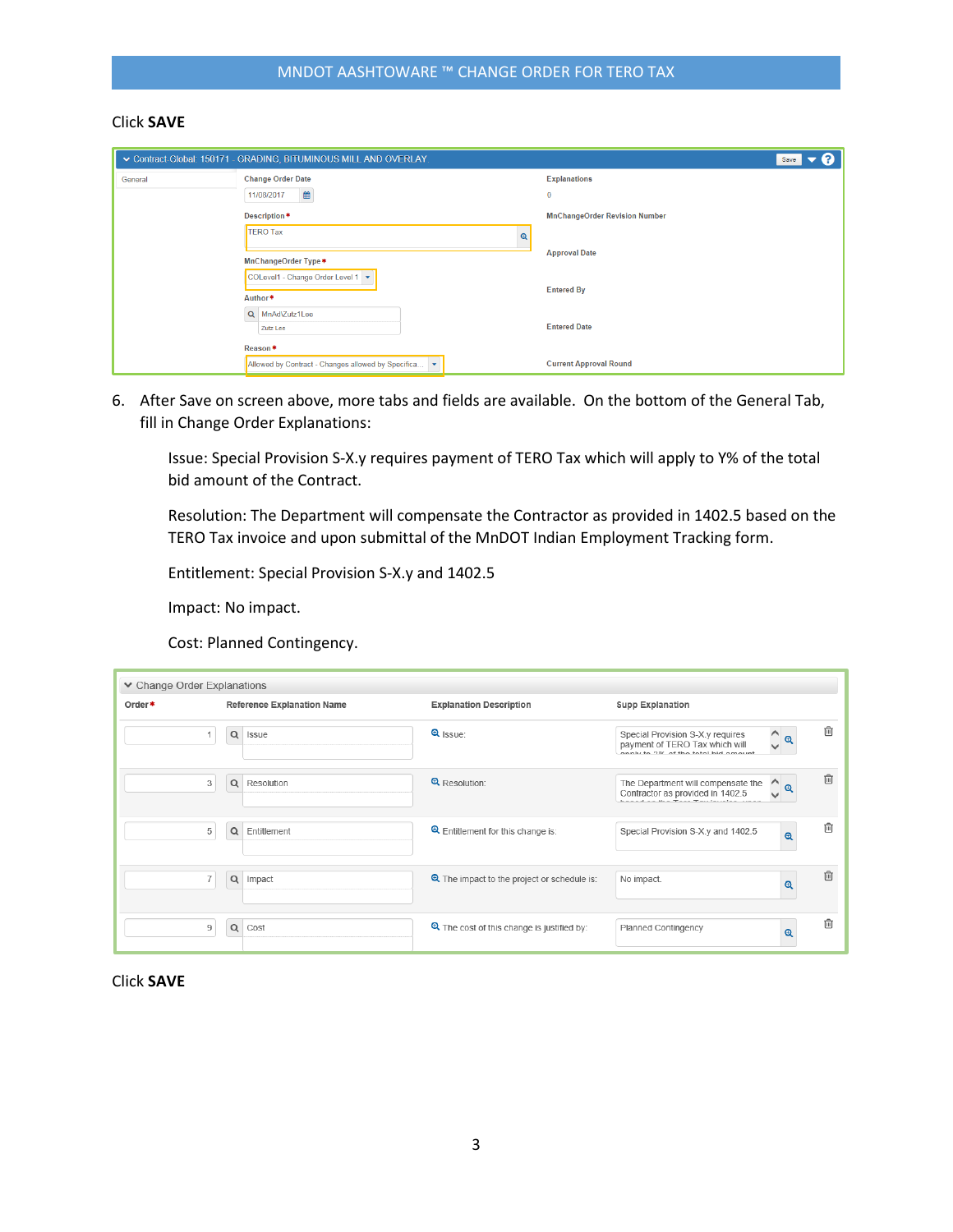### MNDOT AASHTOWARE ™ CHANGE ORDER FOR TERO TAX

7. Click on New Items on left side of screen. Next, click on Select New Item

| Previous<br>Home<br>❤<br>$\overline{\phantom{a}}$                                                                                                                        | My Pages<br>$\overline{\phantom{a}}$                      |                               |                          |               |                       |                                                      |          | <b>Actions</b>                    | (?<br>Help | $\mathcal{C}$<br>Log off |
|--------------------------------------------------------------------------------------------------------------------------------------------------------------------------|-----------------------------------------------------------|-------------------------------|--------------------------|---------------|-----------------------|------------------------------------------------------|----------|-----------------------------------|------------|--------------------------|
| <b>Change Orders</b><br>Contracts<br>Contract-Global MnChangeOrd Save Complete<br>▼ Contract-Global: 160147 - LOCATED ON TH 59, 4 MI SO OF BUFFALO RIVER TO 440TH ST SE. | <b>Contract Administration</b>                            | <b>Contract Documentation</b> | <b>Contract Progress</b> | Estimates     | Items                 | <b>Payment Estimate</b><br>$\boldsymbol{\mathsf{x}}$ | Projects | Subcontracts                      | Save       |                          |
| MnChangeOrder: 0013 - TERO Tax                                                                                                                                           |                                                           | Amount:                       |                          | Status: Draft |                       |                                                      |          |                                   |            |                          |
| General<br>Increase/Decrease Items<br>New Items                                                                                                                          | $\vee$ New Items<br>Q Type search criteria or press Enter | $\boldsymbol{\sigma}$         | Advanced                 |               | Projects<br>No Filter | $\overline{\mathbf{v}}$                              |          |                                   |            |                          |
| <b>Time Adjustments</b><br><b>Contract Claims</b><br><b>Review Tracking</b>                                                                                              | Select New Item<br>No rows found matching criteria.       |                               |                          |               |                       |                                                      |          | 0 marked for deletion   0 changed |            |                          |
| <b>Approval Tracking</b><br><b>Force Accounts</b>                                                                                                                        | <b>Contract Items</b><br>$\rightarrow$                    |                               |                          |               |                       |                                                      |          |                                   |            |                          |
| <b>Plan Discrepancies</b>                                                                                                                                                |                                                           |                               |                          |               |                       |                                                      |          |                                   |            |                          |

8. Search for the 1402621/00030 CHANGE ORDER TERO DOL – Dollar and select the appropriate project/category.

|          | <b>Select New Item</b>                                       |                                      |                        |                |                             |                     |
|----------|--------------------------------------------------------------|--------------------------------------|------------------------|----------------|-----------------------------|---------------------|
|          |                                                              |                                      |                        |                |                             |                     |
|          | Reference Item *                                             |                                      | <b>Unit of Measure</b> |                |                             |                     |
| $\alpha$ | 1402621/00030                                                |                                      | DOL - Dollar           |                |                             |                     |
|          | CHANGE ORDER TERO DOL - Dollar                               |                                      |                        |                |                             |                     |
|          |                                                              |                                      | Projects               | Categories     |                             |                     |
| $\alpha$ | Type search criteria or press Enter<br>$\boldsymbol{\sigma}$ | Advanced<br>Showing 4 of 4           | No Filter              | No Filter<br>٠ |                             |                     |
|          | Select: All None                                             |                                      |                        |                |                             | 1 selected          |
|          | Project                                                      | <b>Project Description</b>           | Category               |                | <b>Category Description</b> |                     |
| ✓        | 111304                                                       | GRADING, BITUMINOUS MILL & OVEF 0001 |                        |                | SP 0305-34                  |                     |
|          | 116583                                                       | GRADING, BITUMINOUS MILL & OVEF 0001 |                        |                | SP 4404-13                  |                     |
|          | 117188                                                       | GRADING, BITUMINOUS MILL & OVEF      | 0001                   |                | SP 6008-15                  |                     |
|          | 121363                                                       | GRADING, BITUMINOUS MILL & OVEF 0001 |                        |                | SP 4403-17                  |                     |
|          |                                                              |                                      |                        |                |                             |                     |
|          |                                                              |                                      |                        |                |                             | Add to Change Order |